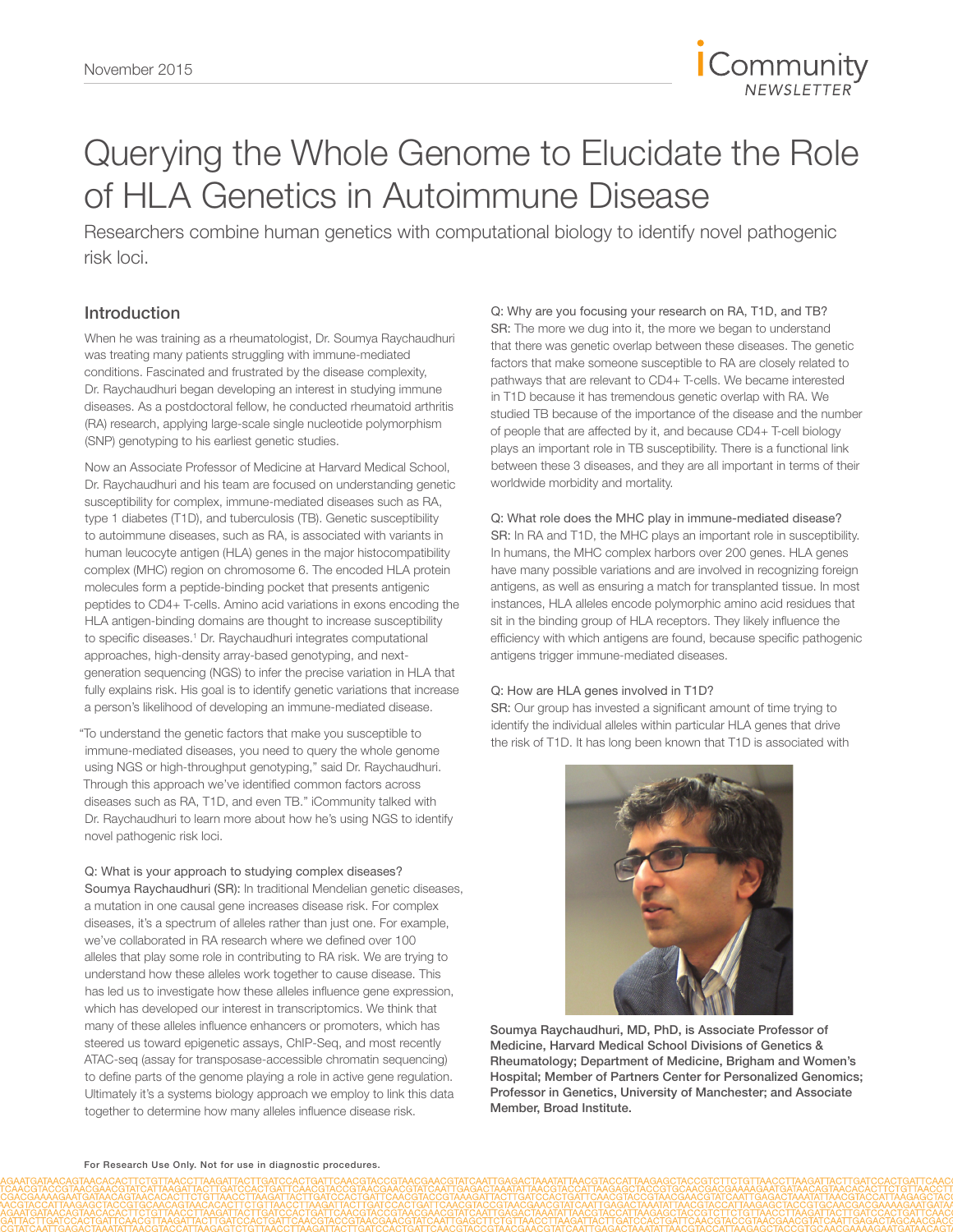the MHC and its HLA genes. In 1987, John Todd and his group identified the 57th amino acid site in HLA-DQß1, a peptide-presenting protein, and the important role it played in T1D.<sup>2</sup> It's become apparent that position alone doesn't explain all the risks attributed to HLA genes in T1D. We wanted to identify the specific driving alleles. We took advantage of recent published data from Dr. Suna Onengut, collaborators, and the Type 1 Diabetes Genetics Consortium, where they typed tens of thousands of cases and controls using the Immunochip platform.<sup>3</sup> The MHC was extensively queried and we were able to apply that statistically to localize the precise association. By analyzing these samples, we determined that half the risk of T1D comes from position 57 in HLA-DQß1, and most of the other half comes from positions 13 and 71 in HLA-DRß1. The DRß1 alleles and the DQß1 alleles interact with each other to confer differential risk of T1D. Not only does this study give us a sense of how to approach risk prediction using HLA and T1D, but it also identifies specific residues to pursue in functional follow-up studies.<sup>4</sup>

#### Q: What is the mechanism in which variation in DRß1 and DQß1 increases T1D risk?

SR: There's probably multiple pathogenic peptides in T1D that interact with HLA molecules, DRß1 and DQß1, in different ways. Depending on which version of DRß1 or DQß1 a person has, their system is either more or less effective in interacting with the different pathogenic antigens. This impacts who gets T1D and who doesn't. We hope that this study will inspire people to look into what the specific antigens are and how they're interacting. There's a tremendous amount of biochemistry that needs to be pursued.

"We determined that half the risk of T1D comes from position 57 in HLA-DQß1, and most of the other half comes from positions 13 and 71 in HLA-DRß1."

#### Q: What are some approaches to assess loci functions and their impact on disease?

SR: It's important to have some type of physiological response to measure. We'll stimulate T-cells and look at the response, which varies from person to person. We'll try to understand how the disease alleles alter that physiological response. There are many ways to stimulate T-cells and many subtypes of different T-cells. While it is important to understand the genetics of any individual physiologic response, it is equally important to identify what the right response is and what the right cell type is for a given disease.

#### Q: How has the Immunochip enabled your studies?

SR: Immunochip is widely used in T1D, RA, psoriasis, ankylosing spondylitis, and a range of other diseases and is a good technology to perform gene-based discovery. It facilitates low-cost genotyping of a huge number of samples. The ImmunoChip densely types SNPs across the MHC, providing a high degree of accuracy. Dense SNP typing allows us to use HLA imputation to infer HLA alleles within the MHC. The advantage of HLA imputation is that we can take existing

data sets produced by the Immunochip and accurately infer what the HLA alleles should be. The HLA alleles themselves are challenging to sequence. They are always a blind spot. Most clinical labs today still use PCR-based protocols to do HLA typing. We're hungry for a technology to sequence the HLA gene effectively.

"Immunochip is widely used in T1D, RA, psoriasis, ankylosing spondylitis, and a range of other diseases and is a good technology to perform genebased discovery."

#### Q: How were you involved in developing the Immunochip?

SR: Illumina collaborated with the autoimmune disease community to select the set of SNPs for the Immunochip. We were involved in picking RA susceptibility SNPs. It was a fantastic collaboration with Illumina. We all benefitted from the input of others across different immunological diseases, resulting in a product that we could all use. What's been fascinating is just how successful it's been in its broad application to different immune diseases. A wide range of immune diseases have been queried with the exact same platform. We can learn quite a lot by continuing to mine those data sets without ever having to recollect DNA. That's powerful.

#### Q: What other Illumina BeadChips are you using?

SR: We used the HumanExome BeadChip to study age-related macular degeneration (AMD), identifying several rare coding variants that are associated with AMD susceptibility. The initial discovery was done by targeted sequencing of various genes. We validated the variants found to be associated, and identified susceptibility-related variants in C9 and C3.<sup>5</sup> Those variants are on the HumanExome BeadChip. It is a useful technology.

#### Q: How are you using NGS in your research?

SR: We are sequencing many genes and use different Illumina sequencing systems for different studies. We work through the Broad Institute or Partners Sequencing Center to access the NextSeq® 500 and HiSeq® Systems, in rapid and high-output modes respectively. If we need longer read lengths, we use the NextSeq System. If we have many samples and flow cells to fill, we'll use the HiSeq System. Illumina sequencing systems are widely used and well supported. We've been happy with the results from both sequencing platforms.

Recently, we've been performing transcriptome studies using SMARTseq2 and Illumina TruSeq® Targeted RNA Expression Kits on the NextSeq and HiSeq Systems. The SMART-Seq2 enables us to create libraries out of low RNA quantities, down to the single-cell level. That's been an important feature for us.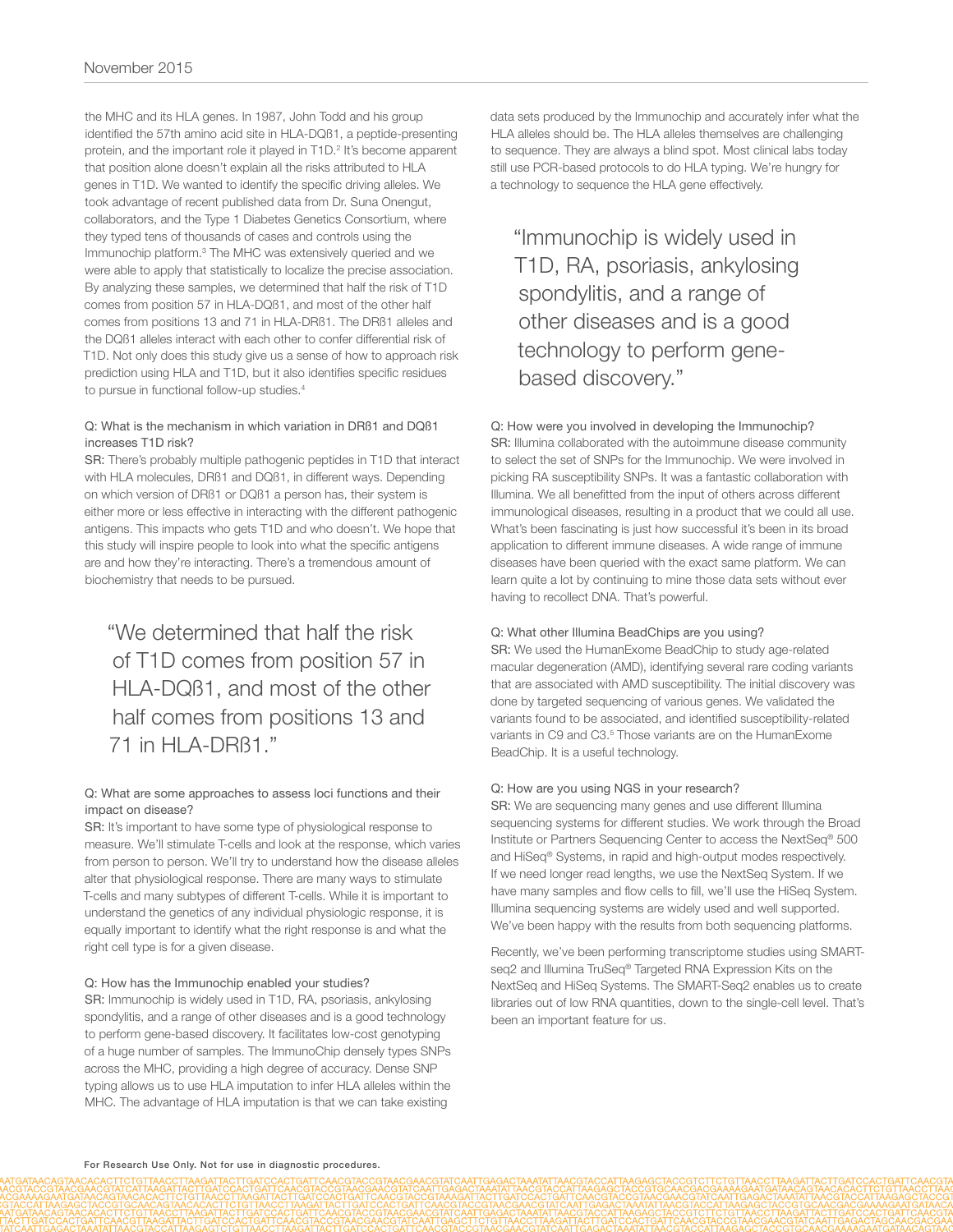#### Q: How important is the sequencing speed of the NextSeq and HiSeq Systems?

SR: Sequencing on the NextSeq and HiSeq Systems is fast. The sequencing speed is rarely a rate-limiting step for us. In fact, we spend more time analyzing the data than actually sequencing.

#### Q: What software tools are you using to integrate various genomic data?

SR: We develop our own software tools to perform data analysis. Over the last year, our focus has been integrating genetic data with epigenetic data. We've written a series of methods, including GoShifter and epiGWAS, to help geneticists take their genetic data, put it in the context of epigenetic data, and prioritize individual candidate alleles that might be driving susceptibility. Epigenetic markers identifying gene regulatory sites and alleles that play a role in gene regulation are most likely to be causal in a locus. We also have undertaken efforts to look at transcriptional data in the context of genetic data.

# "Sequencing on the NextSeq 500 and HiSeq Systems is fast... In fact, we spend more time analyzing the data than actually sequencing."

#### Q: How do you see genomics impacting patient care for autoimmune diseases?

SR: I think it's clear that genomics will play a huge role in solving Mendelian and familial diseases in the next decade. What role genomics plays in complex diseases is an open research question. We and many others are interested in finding out the best ways to understand the genomics underlying complex diseases. It's an exciting area.

#### Q: What are the next steps in your research?

SR: In the last 5 years, there's been a tremendous amount of discovery in terms of identifying alleles and the role they play in immune-mediated diseases. We are trying to localize those associations to find what the causal alleles are and what they do. In HLA, we've had some success in RA and T1D, but we'd like to extend that success outside the HLA, to other loci and figure out what the driving alleles are across the genome. We want to understand how those driver alleles are changing the function of specific cell types and specific physiologic responses.

### References:

- 1. Santamaria P, Yang Y. *[Autoimmune Disease: Genetics.](http://onlinelibrary.wiley.com/doi/10.1038/npg.els.0004006/abstract)* John Wiley & Sons [Ltd.; 2005.](http://onlinelibrary.wiley.com/doi/10.1038/npg.els.0004006/abstract)
- 2. [Todd JA, Bell JI, and McDevitt HO. HLA-DQß gene contributes to](http://www.ncbi.nlm.nih.gov/pubmed/3309680)  [susceptibility and resistance to insulin-dependent diabetes mellitus.](http://www.ncbi.nlm.nih.gov/pubmed/3309680) *Nature*. [1987; 329: 599–604.](http://www.ncbi.nlm.nih.gov/pubmed/3309680)
- 3. [Onengut-Gumuscu S, Chen WM, Burren O, et al. Fine mapping of type 1](http://www.ncbi.nlm.nih.gov/pubmed/25751624)  [diabetes susceptibility loci and evidence for colocalization of causal variants](http://www.ncbi.nlm.nih.gov/pubmed/25751624)  [with lymphoid gene enhancers.](http://www.ncbi.nlm.nih.gov/pubmed/25751624) *Nat. Genet.* 2015; 47: 381–386 (2015).
- 4. [Hu X, Deutsch AJ , Lenz TL, et al. Additive and interaction effects at](http://www.ncbi.nlm.nih.gov/pubmed/26168013)  [three amino acid position in HLA-DQ and HLA-DR molecules drive type 1](http://www.ncbi.nlm.nih.gov/pubmed/26168013)  diabetes risk. *Nat. Genet.* [2015; 47:898–905.](http://www.ncbi.nlm.nih.gov/pubmed/26168013)
- 5. [Seddon JM, Yu Y, Miller EC, et al. Rare variants in CFI, C3 and C9 are](http://www.ncbi.nlm.nih.gov/pubmed/24036952)  [associated with high risk of advanced age-related macular degeneration.](http://www.ncbi.nlm.nih.gov/pubmed/24036952)  *Nat. Genet.* [2013; 45: 1366–1370.](http://www.ncbi.nlm.nih.gov/pubmed/24036952)

#### Learn more about the Illumina products and systems mentioned in this article:

[HiSeq System, www.illumina.com/systems/hiseq\\_2500\\_1500.html](http://www.illumina.com/systems/hiseq_2500_1500.html)

[NextSeq 500 System, www.illumina.com/systems/nextseq-sequencer.](http://www.illumina.com/systems/nextseq-sequencer.html) [html](http://www.illumina.com/systems/nextseq-sequencer.html)

[TruSeq Targeted RNA Expression Kits, www.illumina.com/products/](http://www.illumina.com/products/truseq-targeted-rna-expression-kits.html) [truseq-targeted-rna-expression-kits.html](http://www.illumina.com/products/truseq-targeted-rna-expression-kits.html)

[Infinium HumanExome BeadChip Kit, www.illumina.com/products/](http://www.illumina.com/products/infinium_humanexome_beadchip_kit.html) [infinium\\_humanexome\\_beadchip\\_kit.html](http://www.illumina.com/products/infinium_humanexome_beadchip_kit.html)

[Infinium ImmunoArray-24 v2 BeadChip Kit, www.illumina.com/](http://www.illumina.com/products/infinium-human-immunoarray-24-beadchip.html) [products/infinium-human-immunoarray-24-beadchip.html](http://www.illumina.com/products/infinium-human-immunoarray-24-beadchip.html)